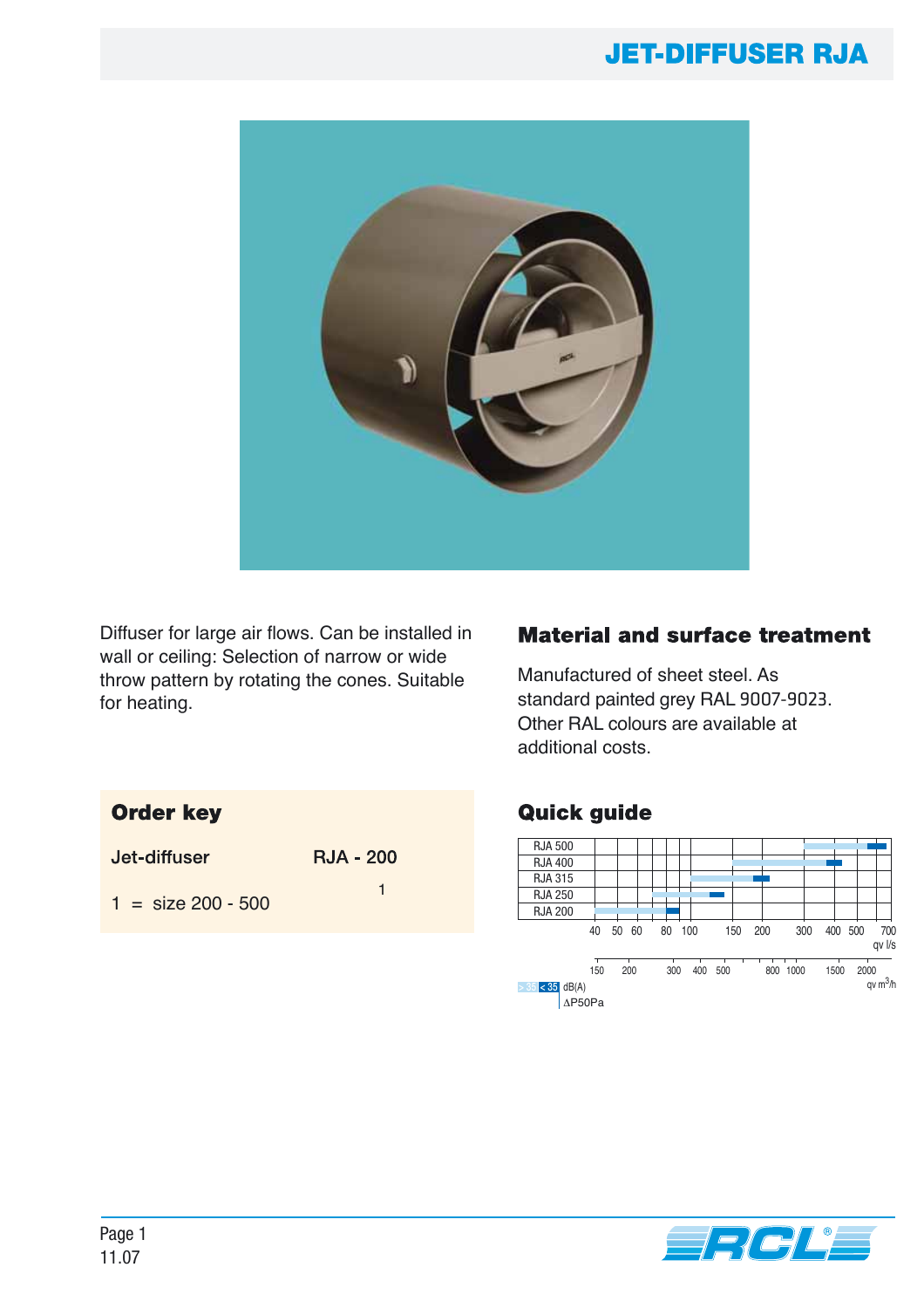## **Performance**

The graphs are not to be used for commissioning

#### **RJA (N)**

Narrow throw

Air flow - pressure drop - sound level



Air flow - throw Lo,3



**RJA (W)** Wide throw

#### Air flow - pressure drop - sound level



Air flow - throw Lo.3



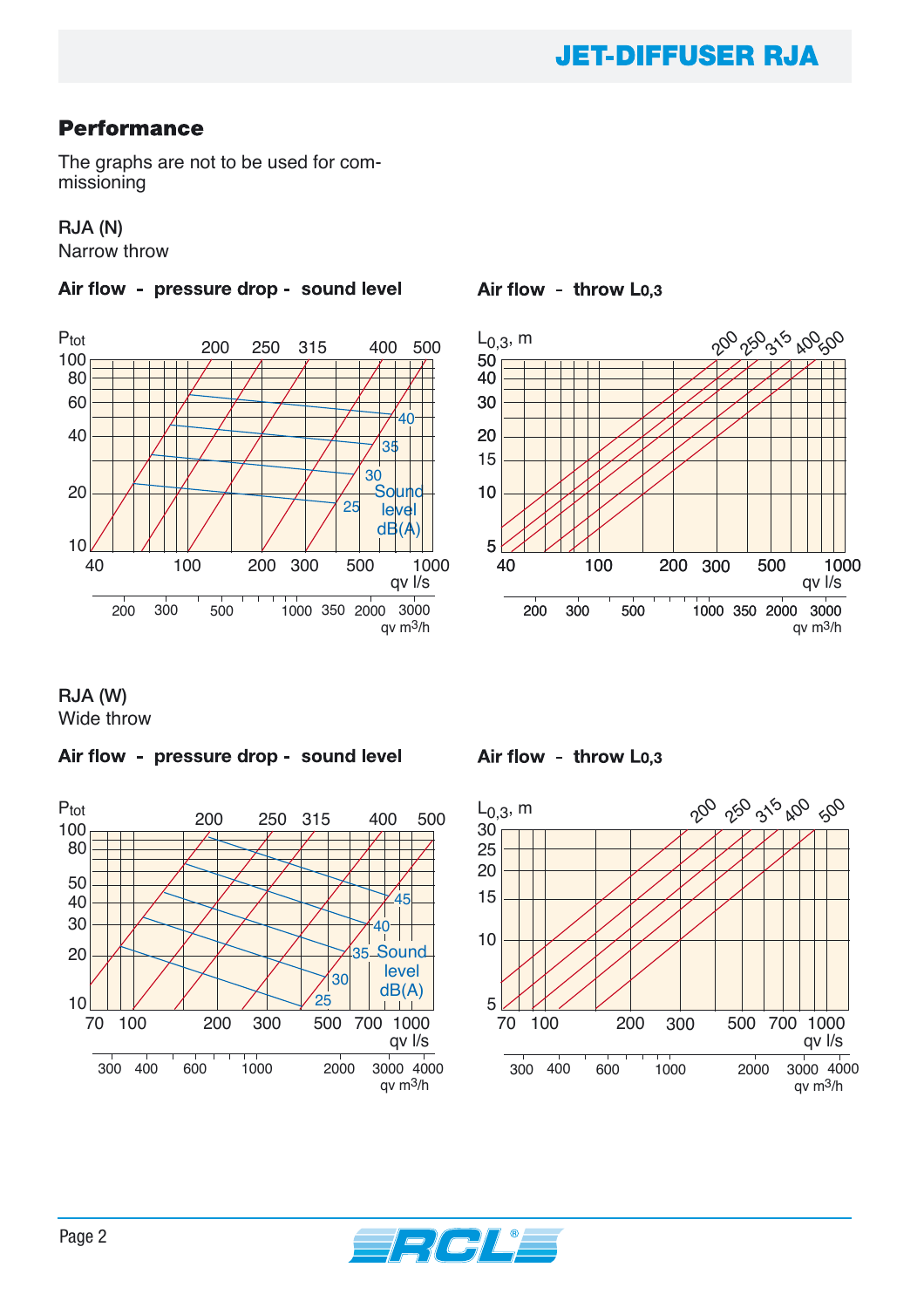#### Sound power level L<sub>w</sub>, dB

#### RJA - W (wide)

|             | Hz |         |      |    |     |       |       |
|-------------|----|---------|------|----|-----|-------|-------|
| <b>Size</b> |    | 125 250 | 500  | 1k | 2k  | 4k    | 8k    |
| 200         | 5  | 2       | $-2$ | -3 | -3  | -18   | -19   |
| 250         | 3  |         | -3   | 0  | -5  | -19   | -20   |
| 315         |    |         | -3   |    | -9  | $-18$ | -20   |
| 400         | 3  | -1      | -1   |    | -8  | -19   | -19   |
| 500         | 3  |         |      | -1 | -11 | -24   | $-26$ |

#### RJA - N (narrow)

|             | Hz |         |     |          |       |       |       |
|-------------|----|---------|-----|----------|-------|-------|-------|
| <b>Size</b> |    | 125 250 | 500 | 1k       | 2k    | 4k    | 8k    |
| 200         |    |         |     | -3       | -5    | -18   | -19   |
| 250         | 3  |         | -2  | O        | -5    | -19   | $-20$ |
| 315         | 3  |         | -1  |          | $-10$ | -21   | $-22$ |
| 400         |    |         |     | $\Omega$ | $-10$ | $-20$ | $-20$ |
| 500         | 5  |         |     | -1       | 12    | -23   | -24   |

#### Sound attenuation AL, dB

|             | Hz  |     |     |    |    |    |    |
|-------------|-----|-----|-----|----|----|----|----|
| <b>Size</b> | 125 | 250 | 500 | 1k | 2k | 4k | 8k |
| 200         | 13  | 10  |     |    |    |    |    |
| 250         | 11  |     | 3   | 0  |    | 0  |    |
| 315         | 10  |     | റ   |    |    |    |    |
| 400         | 9   | ხ   |     | 0  |    |    |    |
| 500         |     |     |     |    |    |    |    |

## **Throw pattern**



## **Dimensions**

| <b>Size</b> | Ø D* |     |    | Weight, kg |
|-------------|------|-----|----|------------|
| 200         | 200  | 140 | 10 | 1,4        |
| 250         | 250  | 150 | 23 | 2,0        |
| 315         | 315  | 180 | 33 | 2.8        |
| 400         | 400  | 220 | 43 | 4,1        |
| 500         | 500  | 270 | 53 | 6,0        |

\* Note  $\emptyset$  D = duct size